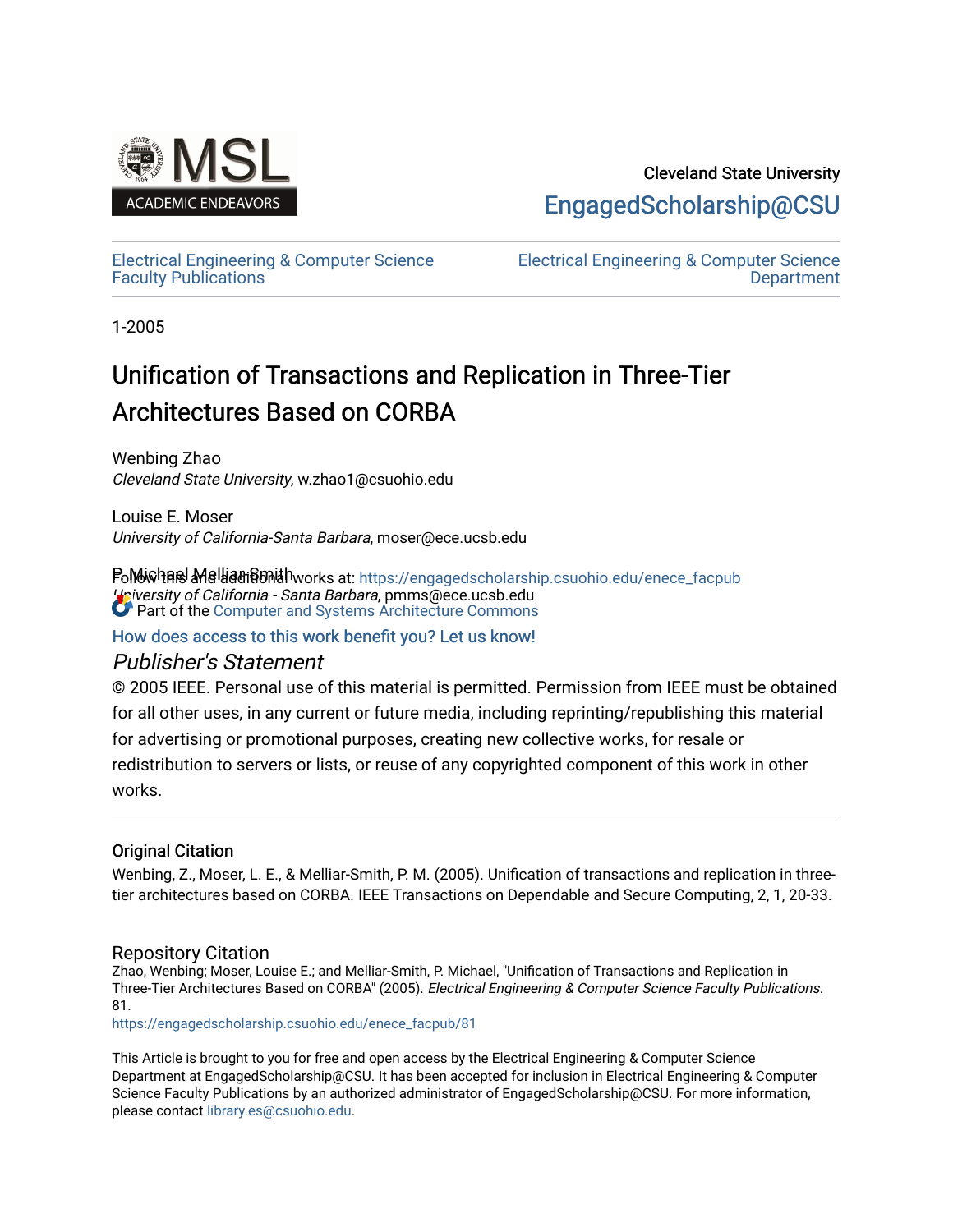# Unification of Transactions and Replication in Three-Tier Architectures Based on CORBA

Wenbing Zhao, Member, IEEE, Louise E. Moser, Member, IEEE, and P. Michael Melliar-Smith, Member, IEEE

Abstract—In this paper, we describe a software infrastructure that unifies transactions and replication in three-tier architectures and provides data consistency and high availability for enterprise applications. The infrastructure uses transactions based on the CORBA Object Transaction Service to protect the application data in databases on stable storage, using a roll-backward recovery strategy, and replication based on the Fault Tolerant CORBA standard to protect the middle-tier servers, using a roll-forward recovery strategy. The infrastructure replicates the middle-tier servers to protect the application business logic processing. In addition, it replicates the transaction coordinator, which renders the two-phase commit protocol nonblocking and, thus, avoids potentially long service disruptions caused by failure of the coordinator. The infrastructure handles the interactions between the replicated middle-tier servers and the database servers through replicated gateways that prevent duplicate requests from reaching the database servers. It implements automatic client-side failover mechanisms, which guarantee that clients know the outcome of the requests that they have made, and retries aborted transactions automatically on behalf of the clients.

Index Terms—Fault tolerance, transaction processing, replication, CORBA, three-tier architectures.

#### 1 INTRODUCTION

ENTERPRISE applications are typically implemented as high availability by replicating the application objects and,<br>three-tier architectures that consist of clients in the thus, protects the application objects against faul front tier, servers that perform the application business the replicas fails, the surviving replicas continue the logic processing in the middle tier, and databases that store business logic processing and provide continuo the application data in the back-end tier. An example of such an enterprise application is an online banking such an enterprise application. Is an online banding 1.1 Problems with Existing Three-Tier Architectures application, where a customer accesses his bank accounts 1.1 Problems with Existing Three-Tier Architectures over the over the Internet through a Web browser, the client. After appropriate authentication, the customer is authorized to solved to provide both data consistency and high avail-<br>view the balances in his bank accounts and transfers ability for enterprise applications, using the above on money from one account to another (say, from a checking banking application as an example. account to a savings account), using the middle-tier Traditional transaction processing based on the twoservers. The two accounts are managed by two different phase commit (2PC) protocol provides data consistency for database servers, and the fund transfer is executed as a enterprise applications, but lacks the strong protection

In such architectures, the Common Object Request enterprise applications will require. Broker Architecture (CORBA) is often used as the middle- If the transaction coordinator becomes faulty and all of ware bus. Indeed, the Enterprise Java Beans/Java 2 the participants (i.e., the XA resources representing the Enterprise Edition (EJB/J2EE) standard derives from the different accounts) in a transaction have voted to commit CORBA standard and mandates the use of CORBA's but have not received a commit message from the Internet Inter-ORB Protocol (IIOP). The CORBA Object coordinator, the 2PC protocol requires the participants to Transaction Service (OTS) [26] provides data consistency wait for the coordinator to recover, which might take Transaction Service (OTS) [26] provides data consistency wait for the coordinator to recover, which might take quite a<br>through atomic commitment of distributed transactions long time. By the time the coordinator recovers, through atomic commitment of distributed transactions long time. By the time the coordinator recovers, the Web<br>and thus protects the application data against faults. The location browser might have timed out the server and and, thus, protects the application data against faults. The browser might have timed out the server and the customer<br>Fault Tolerant CORBA (FT CORBA) standard [25] provides would see a "page-not-available" page instead of

business logic processing and provide continuous service to the clients.

ability for enterprise applications, using the above online

mechanisms that many current and future distributed

Fault Tolerant CORBA (FT CORBA) standard [25] provides expected "page-not-available" page instead of the Fault Tolerant CORBA (FT CORBA) standard [25] provides expected "transfer-succeeded" page. The problems created by failure of the coordinator are three-fold: 1) The customer • W. Zhao is with the Department of Electrical and Computer Engineering, wastes his time in waiting to see the outcome of the fund<br>Cleveland State University, Cleveland, OH 44115. Cleveland State University, Cleveland, OH 44115.<br>E-mail: wenbing@ieee.org. and Computer Engineering, University of California, Santa Barbara, Santa would have to wait until the server is available, relogin, and<br>Barbara, CA 93106. E-mail: {moser, pmms}@ece.ucsb.edu. view his account balance to see whether the previous fund transfer request had been executed successfully. 3) Because resources are locked by the transaction, other transactions that need to access those resources would also be delayed.

<sup>•</sup> L.E. Moser and P.M. Melliar-Smith are with the Department of Electrical outcome of the transaction. To discover the outcome, he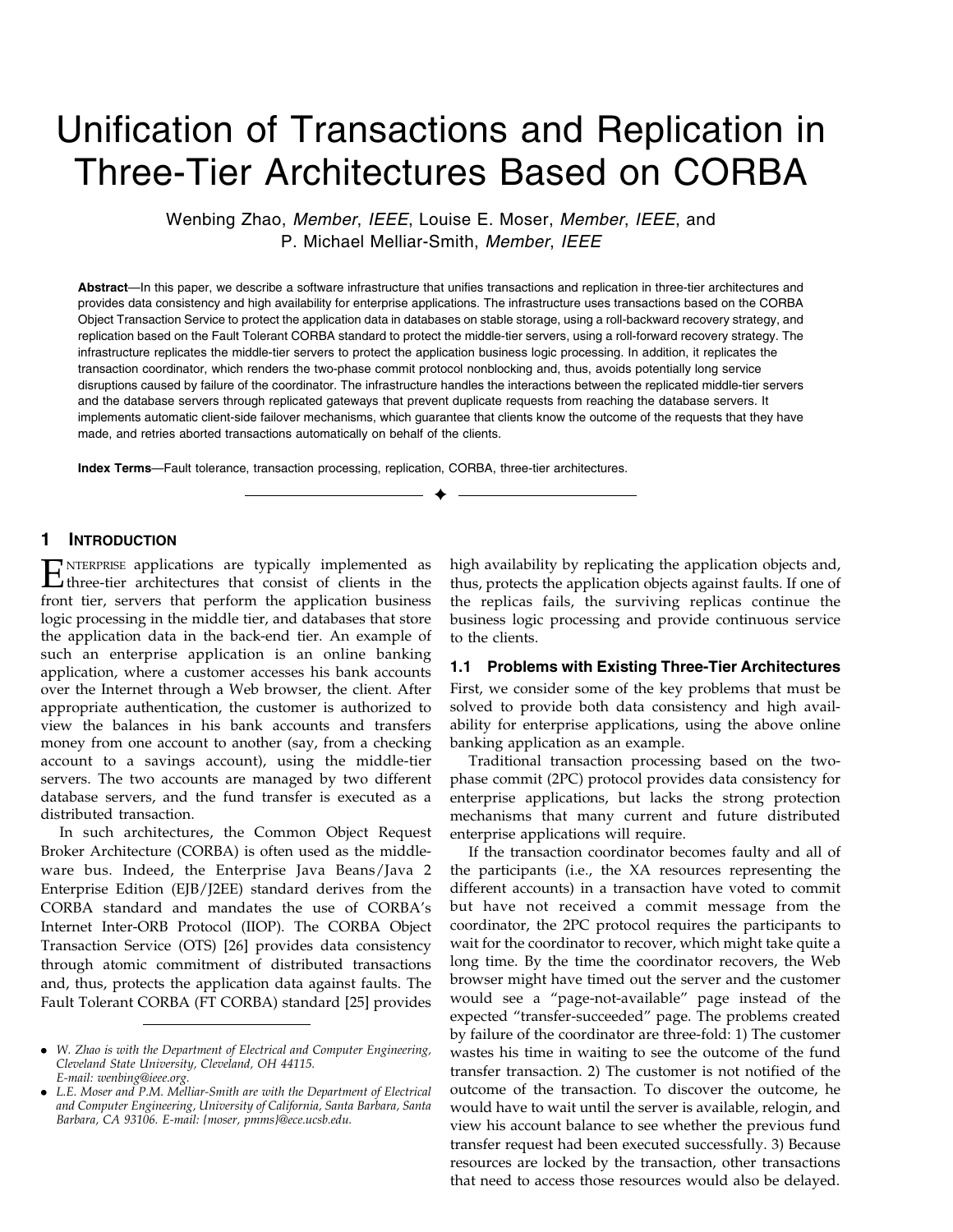Although practical implementations of the 2PC protocol allow a participant to make heuristic decisions regarding the outcome of a transaction, continued processing without waiting for the coordinator to recover can compromise the consistency of the data. Even though such inconsistencies can be addressed by the applications, in principle, the solutions are usually provided in ad hoc manners and are expensive to design, implement, and maintain. A threephase commit (3PC) protocol [33] can reduce the probability of a hiatus but with substantial cost in overhead; thus, such a protocol is seldom used in practical systems. However, if a small subset of the participants implement the functionality of a replicated transaction coordinator, the cost of the traditional 3PC protocol can be reduced [13].

If the middle-tier server that performs the business logic processing becomes faulty, the transaction in which the server is involved might have to be aborted. In the online banking application, the customer would then see a "transfer-failed" page and he would have to make a new fund-transfer request. This situation is not as bad as the previous one, but still is unpleasant for the customer. Such a fault would result in lost processing for the server and wasted time for the customer.

#### 1.2 Benefits of Unifying Transactions and **Replication**

By employing both transactions and replication in a threetier architecture, it is possible to achieve stronger fault tolerance for enterprise applications [8], [10], [11], [20], [29], [36]. In particular, by replicating the transaction coordinator, the 2PC protocol can be rendered nonblocking [15] and exactly once semantics can be provided for the clients' invocations. Moreover, by replicating the middle-tier servers and using transparent transaction retry, rollforward recovery can be provided. Consequently, a higher degree of abstraction and transparency can be achieved, so that the unpleasant scenarios mentioned above can be avoided, with lower cost and in an application-independent manner.

Existing commercial transaction processing systems do not provide replication of the application logic, and existing replication infrastructures do not support three-tier transaction processing. Work has been done on replication of databases [1], [16], the third tier in three-tier architectures, but that is not the focus of this paper.

There are several ways to unify transactions and replication. For example, to provide the exactly once guarantee, the e-transactions approach [11] introduces a set of protocols that explicitly combine replication with distributed transaction commitment and recovery. In principle, such protocols can be implemented in the middleware layer and can operate transparently to the applications. However, replacement of, or extensive modification to, existing transaction monitoring middleware might be required. We favor a more transparent approach, so that minimal changes to the application programs are required and commercial off-the-shelf software can be used.

The unified infrastructure that we have developed uses the transaction processing of the CORBA OTS to protect the application data and the replication and recovery of FT CORBA to protect the business logic processing. The infrastructure provides strong replica consistency transparently to the applications and, thus, simplifies the programming of the applications. No modifications of the applications (other than those mandated by the CORBA OTS and FT CORBA standards) are required. To the best of our knowledge, our unified infrastructure is the first such infrastructure to combine the two standards seamlessly and, thus, render three-tier applications fault tolerant by providing both data consistency and high availability.

#### 1.3 Challenges in Unifying Transactions and **Replication**

Next we discuss some of the challenges that one must face in designing and implementing an infrastructure that provides fault tolerance for enterprise applications by unifying transactions and replication.

The infrastructure must enable as much application concurrency as possible. Serializing all incoming requests is not a practical solution for enterprise applications that involve multiple clients and multiple connections.

For roll-forward recovery, the infrastructure must know the relationships between the clients' invocations for the purpose of logging and replay. The infrastructure must be aware of the status of each middle-tier server (including the transaction coordinator) to take a checkpoint, introduce a new replica, and restore the replica from the checkpoint. To retry a failed transaction transparently, the infrastructure must properly reset the state of each middle-tier server involved in a transaction to the state it had immediately before the start of the transaction and it must properly coordinate the replay of messages.

Even though the state of the CORBA objects in the middle-tier servers can be obtained through standard interfaces, there exists a state associated with a process in other forms that tends to be hidden and overlooked. When restarting a failed replica or adding a new replica, the state of the new or restarted replica cannot be fully restored if only the states of the application objects are checkpointed. Examples of hidden state include the state of the middleware and the state of the third-party libraries. It is difficult to identify, capture, and restore such hidden state.

Appropriate inbound and outbound gateway mechanisms must be designed and implemented, so that the replicated middle-tier servers can interact with nonreplicated clients and database servers. Failure of the gateways between the middle-tier servers and the database servers might cause the abort and retry of transactions, both because the TCP connections are lost and because the progress of communication with the database is uncertain.

## 2 BACKGROUND

We provide here a brief synopsis of the CORBA Object Transaction Service (OTS) [26] and the Fault Tolerant (FT) CORBA [25] standards on which our fault tolerance infrastructure is based.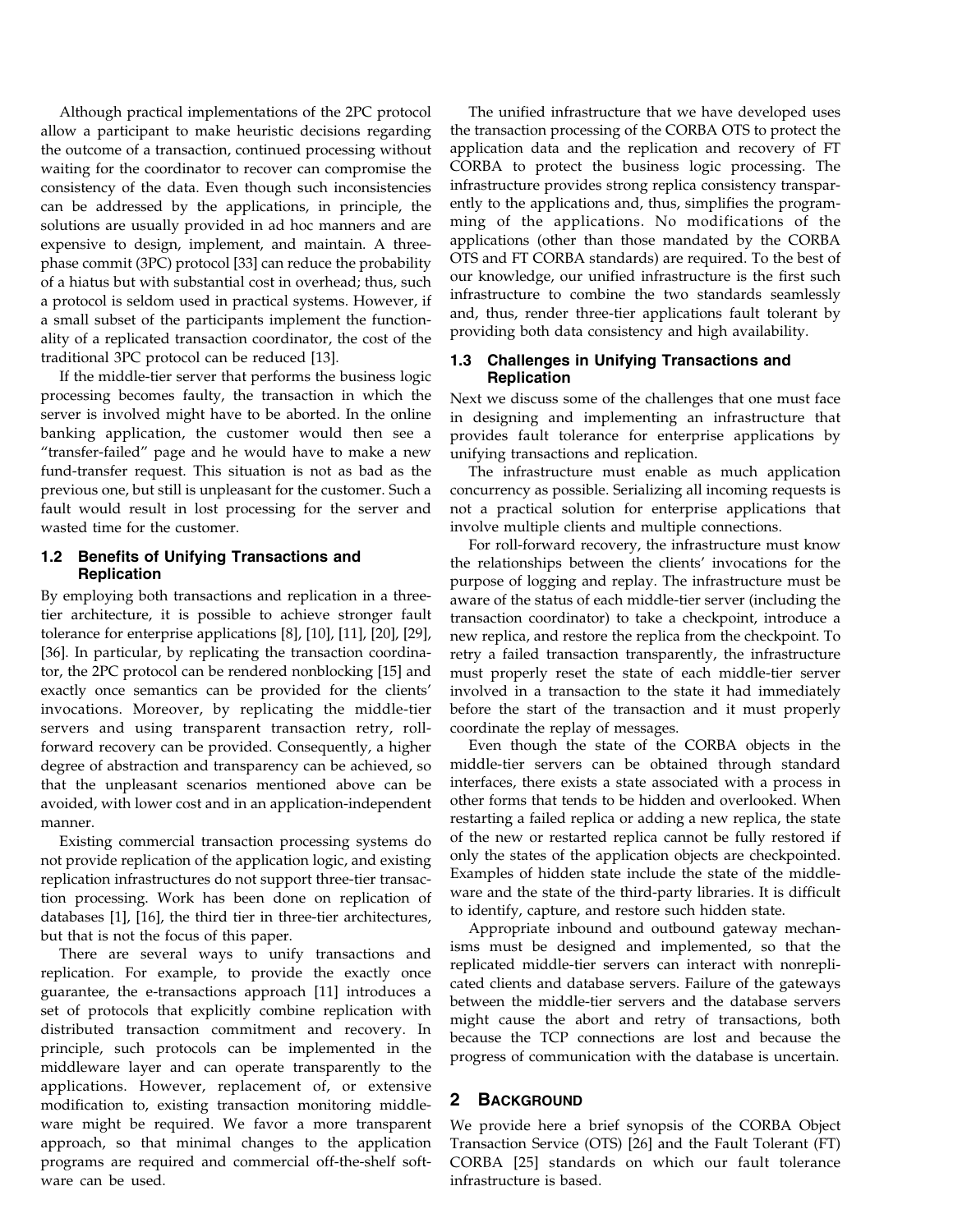### 2.1 CORBA OTS

The CORBA OTS provides interfaces and services for atomic execution of transactions that span one or more objects in a distributed environment. A distributed transaction consists of CORBA remote method invocations of middle-tier objects and communications with database servers. For each distributed transaction, the OTS generates a unique transaction identifier, which we refer to as the XID. The OTS uses the two-phase commit (2PC) protocol to commit a distributed transaction.

The OTS supports a flexible programming model for transaction context management and propagation. The transaction context is managed either directly by manipulating the Control object (and the other OTS service objects associated with the transaction), or indirectly by using the Current object, provided by the OTS. The transaction context is associated implicitly with the request messages sent by the client involved in the transaction and is propagated in those messages to remote objects without the client's intervention. In the OTS, indirect context management and implicit propagation are referred to as the implicit programming model for transaction processing.

#### 2.2 FT CORBA

The FT CORBA standard defines interfaces, policies, and services that provide robust support for applications requiring high availability and fault tolerance through object replication. The standard provides fault tolerance for object, process, and host crash faults, but not Byzantine or network partitioning faults.

FT CORBA addresses three aspects of fault tolerance: replication management, fault management, and recovery management. In FT CORBA, replicated objects are managed through the object group abstraction. To maintain strong replica consistency, FT CORBA requires objects that are replicated to be deterministic, or rendered deterministic by the fault tolerance infrastructure, i.e., for the same input (request) all replicas of an object must produce the same output (reply). FT CORBA introduces the notion of fault tolerance domain, which consists of multiple hosts, a single replication manager object group, and many application object groups.

The FT CORBA standard defines how clients, both replicated and unreplicated, interact with replicated server objects, so that a client is not disrupted by failover from one server replica to another. In particular, each client request message contains a unique identifier. If a delay or hiatus occurs, a client can retransmit its request message, and the server object recognizes the retransmitted message as a duplicate of a request that it has already processed, discards it, and retransmits the reply corresponding to the original request. Similarly, clients recognize and discard duplicate replies.

The FT CORBA standard allows the applications to choose either application-controlled or infrastructure-controlled consistency and membership styles. If applicationcontrolled consistency is chosen, the application is responsible for checkpointing, logging, activation and recovery, and for maintaining whatever kind of consistency is

appropriate for the application. If infrastructure-controlled consistency is used, the fault tolerance infrastructure provides the aforementioned services and maintains strong replica consistency. If infrastructure-controlled membership is used, the infrastructure automatically chooses an appropriate host to launch a new replica when the number of replicas falls below the specified minimum number of replicas and ensures that the new replica is synchronized with the existing replicas.

The FT CORBA standard provides a state transfer mechanism and the corresponding interfaces to facilitate adding a new or recovered replica to a group. To make its state available for the infrastructure to retrieve and restore, an object must implement the get\_state() and set\_state() methods specified in the FT::Checkpointable interface.

Neither the Fault Tolerant CORBA standard nor the XA database standard define how replicated middle-tier servers and database servers interact in the presence of replication and failover.

#### 3 THE MODEL

We now present the model within which our fault tolerance infrastructure operates, including the distributed system model, fault model, and programming model. We also discuss the services provided by the infrastructure.

#### 3.1 Distributed System Model

To circumvent the impossibility results related to reaching agreement (e.g., group membership, totally ordered multicast) in asynchronous distributed systems where processes may crash, we assume an asynchronous system augmented with (unreliable) failure detectors [5]. We assume that the network does not partition.

The distributed system supports three-tier enterprise applications that comprise clients, middle-tier servers, and database servers. The front tier acts as an interface for the clients, the middle-tier servers perform the application business logic processing, and the database servers manage data and transactional operations in the back-end tier. A middle-tier server comprises one or more CORBA objects that invoke methods of each other, either locally or remotely via messages sent over a network in typical Remote Procedure Call (RPC) fashion.

Because of our focus on unifying transactions and replication, we refer to a CORBA object that is involved in a transaction as a transactional object. Sometimes it is necessary to consider processes, rather than objects, and we refer to a process that is involved in a transaction as a transactional process.

The multicast group communication system that we employ operates over a local-area network; however, nothing else in the architecture or its implementation requires that the processors are located on the same localarea network. The multicast group communication system provides a reliable totally ordered multicast with agreed and safe delivery [22]. For efficiency reasons, we choose to use agreed delivery.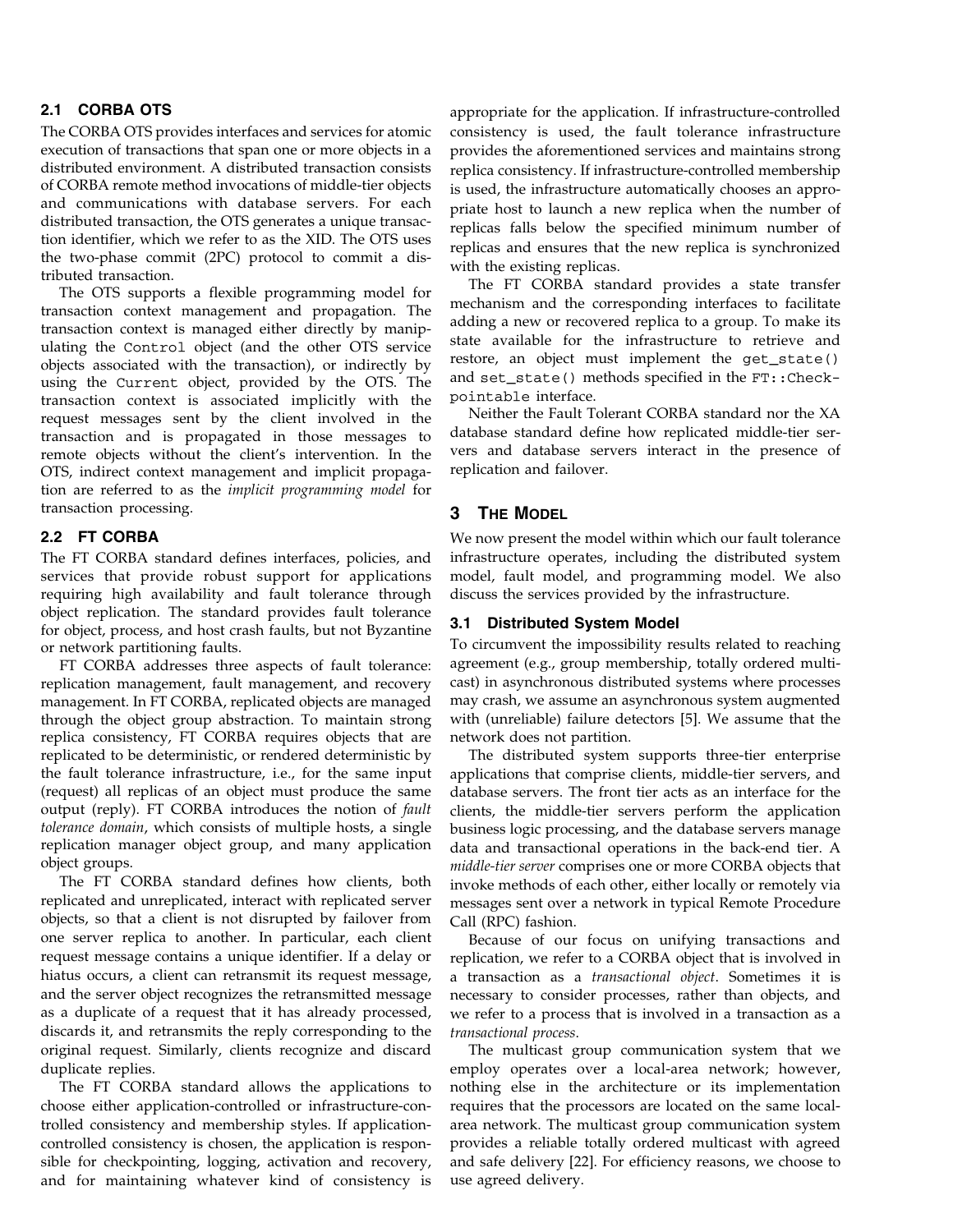#### 3.2 Fault Model

We assume a crash fault model in which objects, processes, and processors perform correctly prior to becoming faulty and perform no operations thereafter. We assume that commission faults and network partitioning faults do not occur. Faults in distinct processors are assumed to be independent. A fault can affect one or more objects in a process or all of the objects hosted by a processor. Multiple faults can occur, and additional faults can occur during recovery. Our replication and recovery mechanisms require that at least one replica in each group is operational, i.e., catastrophic faults do not occur. However, if a catastrophic fault occurs, traditional transactional rollback recovery from data in stable storage is employed.

#### 3.3 Programming Model

We assume that the middle-tier servers use a distributed transaction processing programming model. When a middle-tier server receives a client's request, it initiates one or more distributed transactions. When it finishes processing the request, the middle-tier server commits the transaction, stores the resulting state in the back-end database, and returns the result to the client. The OTS transaction coordinators handle all transactions started by the middletier servers; no transaction is started by an external transaction manager. The middle-tier servers use the implicit programming model provided by the OTS. They use flat transactions [12] with only one layer of application control, rather than multiple nested layers within a hierarchy. The transactions involve one or more database servers at the back-end through the XA distributed transaction processing interface [34].

A pool of threads is dedicated for communication between a transactional process and a database server. The threads are created during initialization of the transactional process. Each thread manages a single connection to the database server and is associated with one transaction at a time. Using the connection, the thread performs a number of remote procedure calls with the database server, but it has at most one request outstanding at a time (i.e., it makes a synchronous request on which it blocks waiting for the reply from the database server before it makes another request).

The concurrency control algorithm of the database server determines the serialization of concurrent requests, and our fault tolerance infrastructure respects that ordering. If either the database server or the infrastructure cannot complete a transaction, whether because of concurrency control or because of a fault, the transaction is aborted.

#### 3.4 Services Provided

Our fault tolerance infrastructure enables the middle-tier server applications to provide a highly available service to the clients, a service that continues without disrupting the clients, even when a replica of a middle-tier server fails. The clients can invoke the methods of a middle-tier server substantially as they would invoke the methods of a nonfault-tolerant middle-tier server. The clients are unaware of the three-tier architecture and the database and of faults in the middle-tier servers and the gateways.

The infrastructure protects the business logic processing in the middle-tier servers, using the replication and recovery defined by FT CORBA with the infrastructurecontrolled consistency and membership styles. It supports the standard distributed transaction processing model used by the CORBA OTS and protects the application data in databases on stable storage to guard against catastrophic faults. In addition, it renders the two-phase commit protocol nonblocking by replicating the transaction coordinator and, thus, avoids potentially long service disruptions caused by failure of the coordinator.

The infrastructure guarantees that clients know the outcome of the requests that they have made. It handles the interactions between the replicated middle-tier servers and the database servers through replicated gateways that prevent duplicate requests from reaching the database system. It automatically retries aborted transactions on behalf of the clients unless the application itself does so.

The infrastructure uses the standard XA interface and protocol over TCP/IP connections to invoke the database system. However, the transactions are more robust because the transaction coordinator is replicated. No modifications to the database servers are required. The infrastructure maintains the transactional recoverability of the middle-tier servers and their data in the database. In particular, it ensures that the persistent data created by the replicas of the transaction coordinator do not overwrite each other, which is critical for restoring the coordinator to a correct state after a catastrophic fault.

#### 4 THE FAULT TOLERANCE INFRASTRUCTURE

Our fault tolerance infrastructure, shown in Fig. 1, consists of the Totem group communication system [22], the replication, logging and recovery mechanisms, the inbound and outbound gateways at the boundaries of the fault tolerance domain, the client-side fault tolerance mechanisms, and the application-level replication manager and fault notifier. The external clients and the middle-tier servers communicate through the inbound gateways, and the middle-tier servers and the database servers communicate through the outbound gateways. The infrastructure does not replicate the external clients or the database servers; however, such replication is not precluded. Some commercial database systems provide fault protection and recovery mechanisms internally.

The infrastructure uses a nonintrusive approach to fault tolerance for CORBA by exploiting the pluggable protocols framework [18] provided by many CORBA Object Request Brokers (ORBs) and, thus, differs from the Eternal system [23], [24], which does not use the pluggable protocols framework. More importantly, unlike the Eternal system, the infrastructure unifies transactions and replication and, thus, provides both data consistency and high availability for three-tier enterprise applications.

#### 4.1 Replication of Transactional Objects

To replicate transactional objects consistently, the fault tolerance infrastructure maintains the association of request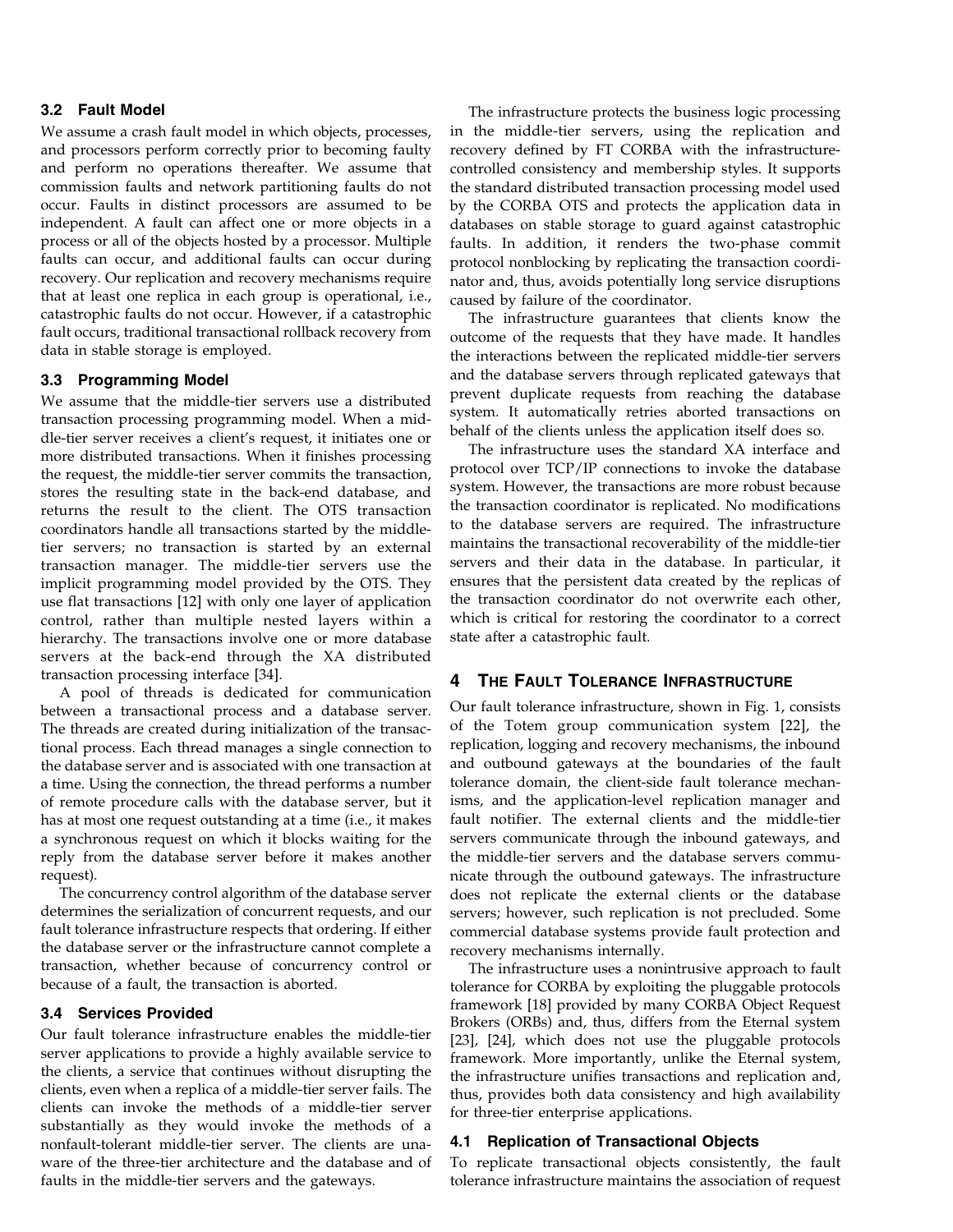

Fig. 1. The fault tolerance infrastructure that unifies transactions and replication.

and reply messages with ongoing transactions. Moreover, the infrastructure copes with the additional complexity introduced by the transaction processing middleware and application objects. Examples of such complexity are multithreading and input (output) from (to) disk.

#### 4.1.1 Association of Messages with Transactions

The fault tolerance infrastructure monitors the status of each transaction by keeping track of request and reply messages within the transaction and by parsing all requests to, and responses from, the transaction coordinator. For each distributed transaction, the infrastructure maintains a transaction identifier (XID). For both the OTS and the application-controlled management objects, it maintains a list of object keys together with their object group identifiers. The infrastructure recognizes invocations that are part of a transaction by comparing the object key in a request message with the object keys in the object key list. To indicate the start or end of a transaction, the infrastructure multicasts control messages to the transactional objects and updates the transaction tables accordingly.

#### 4.1.2 Replication of the Transaction Coordinator

The fault tolerance infrastructure replicates the transaction coordinator of the CORBA OTS. Thus, if one replica of the coordinator fails, the other replicas continue processing the transaction without disruption to the clients. Protecting the transaction coordinator against faults, by replication, reduces the risk that a transaction becomes blocked if the coordinator fails. Continued operation of the transaction coordinator depends on data held locally by the replicas of the coordinator, rather than on persistent data held in stable storage. Note that, unlike [13], [33], the replicas of the transaction coordinator are distinct from the participants in the transaction.

To ensure that the persistent data are not compromised by replication of the transaction coordinator, the disk-write operations carried out by the replicas of the coordinator must be synchronized. For each transaction, a coordinator replica writes the persistent data to stable storage only when it has received acknowledgments from all of the other coordinator replicas that they have received "yes" votes from all of the participants and the coordinator replica has made its decision.

In principle, uniform totally ordered multicast [32], or equivalently safe delivery in the absence of network partitioning, should be used for replica synchronization and recovery when there are visible side-effects of operations resulting from message delivery, such as disk-write operations. However, safe delivery significantly impacts the latency of message delivery and, therefore, we do not use it in our infrastructure. Rather, we implement functionally similar mechanisms, such as those discussed above for synchronization of disk-write operations, that delay the side-effects until all operational replicas reach the same stage of the computation. A drawback of this approach is that it is necessary to identify the places where such synchronization mechanisms are needed and to design and implement appropriate mechanisms.

#### 4.1.3 Concurrency and Message Scheduling

Transaction processing in the middle tier is unavoidably multithreaded, which is a source of replica nondeterminism. One strategy for sanitizing or masking such nondeterminism is to employ a message scheduler that forces a multithreaded application into running under a single thread of control by serializing all incoming requests at each replica [24]. A forced logical single thread of control strategy not only decreases the performance but also can cause deadlock if two transactional objects send nested invocations to each other concurrently.

Another message scheduling strategy for transactional multithreaded applications [14] uses a special-purpose proprietary threading library, called Transactional Drago [28], that controls the input message buffers and the creation, deletion, and scheduling of threads. When all threads are blocked or there are no running threads, the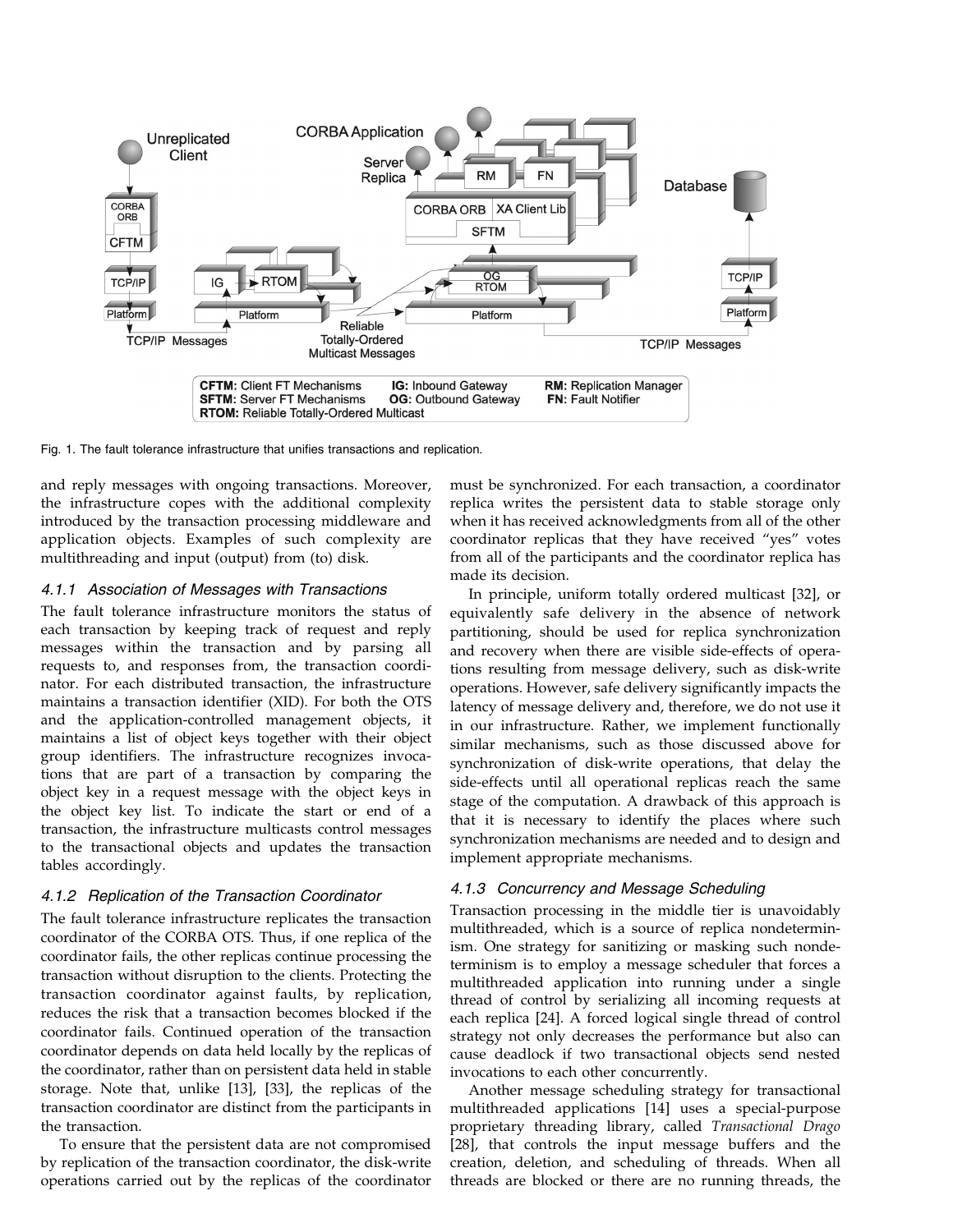scheduler delivers a message to its handler thread. That strategy has the advantage that actively replicated processes can perform multithreaded operations without extra intragroup communication to coordinate the deterministic processing of the replicas. However, it does not address or consider the problem of integrating transactions and replication in standard middleware or in an industrial system, as our infrastructure does.

We have devised a deterministic message scheduling algorithm for multithreaded applications that is similar, in principle and in the degree of concurrent processing achieved, to the algorithm in [14]. It is implemented transparently to both the applications and the middleware and works with the standard threads library. Due to space limitations, we provide here only a brief description of the deterministic scheduling algorithm; more details can be found in [37].

For our deterministic message scheduling algorithm, we assume that invocations that belong to the same transaction are serialized. If all of the threads in a replica are blocked waiting for new requests, the replica is quiescent. If all of the threads in a replica are blocked waiting for either requests or replies, the replica is blocked. A thread can be blocked because it is waiting for a request or a reply after issuing a nested request.

Starting from a quiescent state, the delivery of a new request activates a thread in the replica and the replica becomes unblocked. When the replica issues a nested request or a reply to a previous request, the replica becomes blocked. Because no thread is active, it is safe to deliver the next request to the replica as soon as the replica is blocked. The delivery of a new request can unblock another thread and, therefore, the replica can continue processing in a new thread while the previous thread is blocked waiting.

The algorithm is complicated by the fact that a replica might receive a nontransactional invocation, or some operation might acquire a lock and not release it until the nested invocations have finished executing. The algorithm is conservative and waits to deliver a nontransactional request message until a quiescent point is reached. Moreover, before it delivers the next request, the algorithm waits until the corresponding reply for a nested invocation, made within a critical section, is received and delivered. To increase the degree of concurrency further, the messages and mutex operations could be scheduled as conflicting operations using the techniques described in [14].

#### 4.2 Checkpointing and Logging

Checkpointing and logging are needed to recover from a fault and to bring a new or restarted replica into the system. A checkpoint is taken by invoking the get\_state() method, defined by the Fault Tolerant CORBA standard, on one of the operational replicas. The value returned by get\_state() is the checkpoint, which is buffered locally and transmitted subsequently to the new or restarted replica. The operational replica cannot service other requests while it is executing the get\_state() method; however, it can resume processing other requests immediately after execution of the get\_state() method.

In an ideal world, where the middleware is stateless, only the application objects need to be checkpointed. However, in practice, the middleware, including the fault tolerance infrastructure, that supports the application objects constitutes a significant amount of state. To recover a replica fully, the middleware-related state of the new replica must be made consistent with that of the existing replicas.

The state related to the transport layer in the middleware is fully controlled by the fault tolerance infrastructure due to our plug-in approach. For other kinds of state that are, in general, difficult to access, we checkpoint a replica when it is transactional quiescent and such state is essentially nonexistent, as described below. There exist other approaches that are transparent to the applications and middleware, such as the user-level checkpointing library developed by Dieter and Lumpp [6]. The drawbacks of such approaches include large checkpoints and strong operating system dependencies.

#### 4.2.1 Service State

In addition to the application object state, ORB/POA state, and fault tolerance infrastructure state identified in [24], we recognize a fourth kind of state, which we call service state.

In CORBA, an application object might be supported not only by an ORB/POA but also by objects that implement Common Object Services, such as the OTS. Furthermore, an application object might depend on third-party libraries, such as the Oracle client-side library for remote SQL and XA operations. The service objects and third-party libraries are not stateless but have service state. In general, most service state is hidden from, and cannot be directly manipulated by, a transactional object in the implicit programming model that we support.

#### 4.2.2 Transactional Quiescence

We take a full checkpoint of a replica when it reaches a transactional quiescent point (i.e., the replica is not involved in any processing or ongoing transactions) because then the ORB/POA state, fault tolerance infrastructure state, and service state are minimized. Our fault tolerance infrastructure maintains a table of ongoing transactions in which each replica is currently involved. A replica is transactional quiescent when that table becomes empty.

Because a replica might continuously receive new invocations for an extended period of time, sometimes it is necessary to force transactional quiescence to avoid an excessively long log and recovery time. To force transactional quiescence, our infrastructure queues requests that start a new transaction or that belong to a transaction different from the transaction in which the replica is currently involved. Note that forcing transactional quiescence reduces system throughput.

#### 4.2.3 Logging Mechanisms

The logging mechanisms of our fault tolerance infrastructure store messages and checkpoints in volatile memory in the same address space as the replica process. This kind of logging is not to be confused with the logging that is used in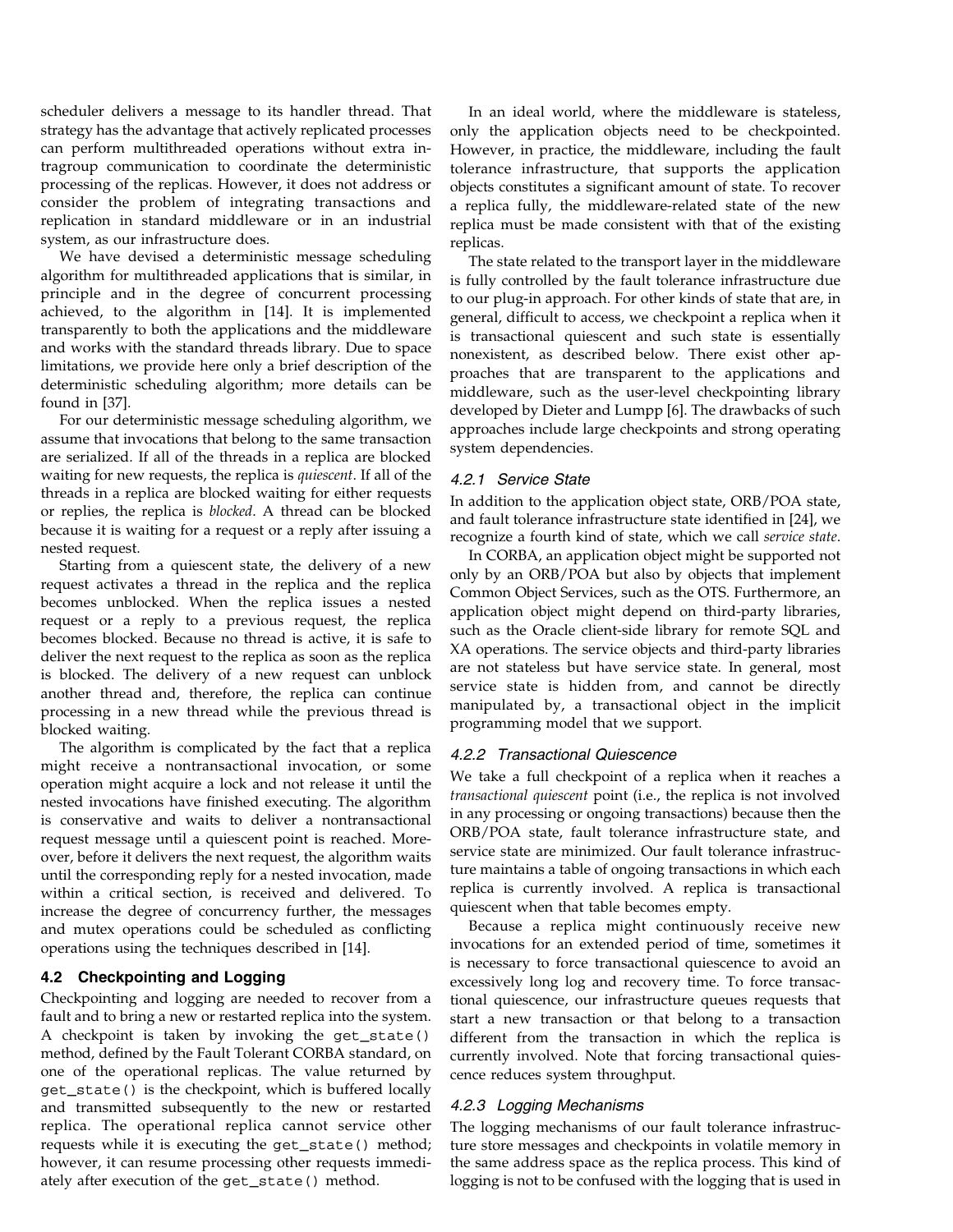

Fig. 2. Sequence diagram of the recovery of a replica.

enterprise database systems, where logs are stored in stable storage on disk.

The message log contains one or more checkpoints that are interleaved with incoming requests and replies. When a transaction commits, the request and reply messages for that transaction are retained in the log. When a transaction aborts, the logged messages for the aborted transaction are removed from the log.

The fault tolerance infrastructure checkpoints a replica periodically when the replica is transactional quiescent and logs subsequent incoming request and reply messages. If transactional quiescence does not naturally occur frequently enough, the infrastructure forces transactional quiescence, as mentioned above.

When the infrastructure takes a new checkpoint, it garbage collects all previously logged messages and checkpoints. In addition, it checkpoints each transactional object on entry to a transaction. Typically, a prior checkpoint suffices and the infrastructure recovers the state on entry to the transaction by replaying the request and reply messages in the log after the checkpoint.

There are other "online recovery" techniques, such as those described in [17], that allow checkpoints to be taken while a replica is processing. Such techniques require knowledge of the application program and strict programming models. Although such techniques are feasible for a database system, they are less appropriate for the application programmers that write the middle-tier application business logic.

#### 4.3 Recovery of Transactional Objects

The fault tolerance infrastructure uses the checkpoint of an existing replica to initialize the state of a new or restarted replica. It then replays the messages in the message log at the new or restarted replica. The key steps of the recovery process are shown in Fig. 2 and are described below.

First, the new or restarted replica is added to the group membership and the infrastructure at the replica starts to log messages. Shortly after, but not at the same point in time, it checkpoints an existing replica and the multicast group communication system orders the checkpoint request message within the message sequence and conveys the state to the new or restarted replica. The infrastructure initializes the state of the new or restarted replica and then replays subsequent logged messages to ensure that the state transfer occurs at the correct point in the message sequence.

To establish the synchronization point and, thus, ensure that the state of a new or restarted replica is consistent with that of the existing replicas, our infrastructure uses a Recovery\_Start protocol message. The Recovery\_Start message is multicast and is delivered reliably, in a total order with respect to other messages, to all of the replicas in the group.

At an existing replica, the infrastructure transfers the message log, starting from the most recent checkpoint of the replica (which was obtained by invoking the get\_state() method), followed by the incoming request and reply messages for the existing replica, through the message prior to the Recovery\_Start message. Subsequent incoming messages at the existing replica are logged but are not transferred.

At a new or restarted replica, the infrastructure buffers messages following the Recovery\_Start message, and discards messages preceding the Recovery\_Start message. When it receives the log containing the checkpoint, the infrastructure installs the checkpoint by invoking the set\_state() method. It then replays, to the new or restarted replica, first the messages that are contained in the log and then those that it has buffered since the Recovery\_Start message, until the new or restarted replica catches up with the other replicas.

The time at which the group membership changes and the time at which the checkpoint is taken are logically distinct. Consequently, this strategy is not a classical virtual synchrony strategy, but it does maintain the essential feature of virtual synchrony that the state transfer is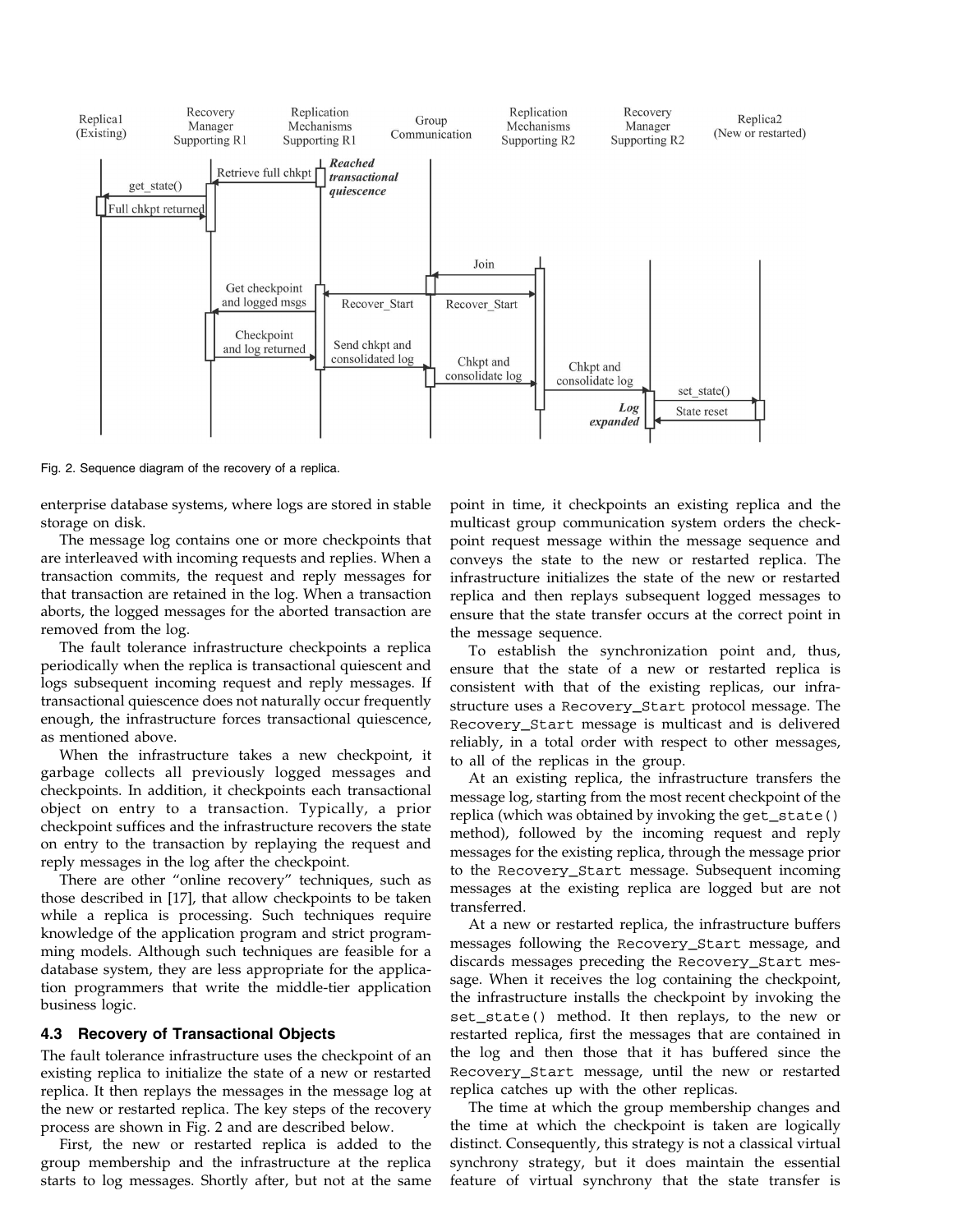

Fig. 3. Sequence diagram for the recovery of an aborted transaction.

synchronized with the message sequence. By not using view change state transfer, we prevent the blocking of processing of multicast messages, while a new or restarted replica is being added to the group.

#### 4.4 Recovery of Aborted Transactions

A transaction might be aborted for several reasons, including deadlock prevention, invalid authentication, and process or communication faults. The fault tolerance infrastructure and group communication system shield the application against process, processor, and communication faults and, thus, against the rollback of a transaction. However, if any replica decides to abort a transaction, the transaction is aborted.

For flexibility, the fault tolerance infrastructure provides APIs that allow the application to indicate whether or not the infrastructure should retry an aborted transaction. The application can disable the retry of an aborted transaction if it has code for retrying the aborted transaction. Unless the application indicates otherwise, the infrastructure automatically retries and recovers aborted transactions. The key steps for recovery of an aborted transaction are shown in Fig. 3.

When the fault tolerance infrastructure becomes aware that a transaction has been aborted, it sends a notification to all of the participants in the transaction (including the initiator). Then, the infrastructure resets the states of the application objects involved in the aborted transaction by applying the most recent checkpoints and replaying the logged request and reply messages up to, but not including, the message that took the objects into the transaction. It discards the logged messages within the aborted transaction. Finally, the infrastructure replays the message that initiated the transaction at the initiator.

Resetting the state of an application object is different from recovering a replica. To reset the state of an application object, the infrastructure applies, to the object, the most recent checkpoint of the object in the message log. It does not reset the middleware or service state. The retried transaction must be regarded as a new transaction that has a new transaction identifier; otherwise, the database system

would regard the retried database operations as duplicates, and the transaction coordinator would abort the retried transaction because it has the same identifier as the aborted transaction.

If an application object is the initiator of a transaction and the transaction is aborted, the infrastructure initializes the object with the most recent checkpoint in the log and then replays the request and reply messages since the checkpoint up to, but not including, the message that initiated the transaction. The infrastructure discards logged request and reply messages within the aborted transaction and then restarts the application object, which reinitiates the transaction.

If an application object is a participant in a transaction, but is not the initiator, and the transaction is aborted, the infrastructure initializes the object with the most recent checkpoint in the log and then replays the request and reply messages since the checkpoint up to, but not including, the request message that took the object into the transaction. The application object waits to receive the request message as part of the retried transaction. Retrying the transaction results in regeneration of request and reply messages that were previously logged within the aborted transaction, which is why these logged messages must be discarded at the beginning of the retry process.

#### 4.5 Gateway Replication

Our fault tolerance infrastructure for three-tier applications employs two kinds of gateways at the boundaries of the fault tolerance domain, the inbound gateway between the external clients and the replicated middle-tier servers, and the outbound gateway between the replicated middle-tier servers and the database system, as shown in Fig. 1.

Both the inbound and the outbound gateways are replicated using a hybrid replication scheme that resembles semiactive replication [30] with a primary replica and one or more backup replicas. However, from within the fault tolerance domain, the inbound and outbound gateways appear to be actively replicated. Because the inbound gateway mechanisms have been specified in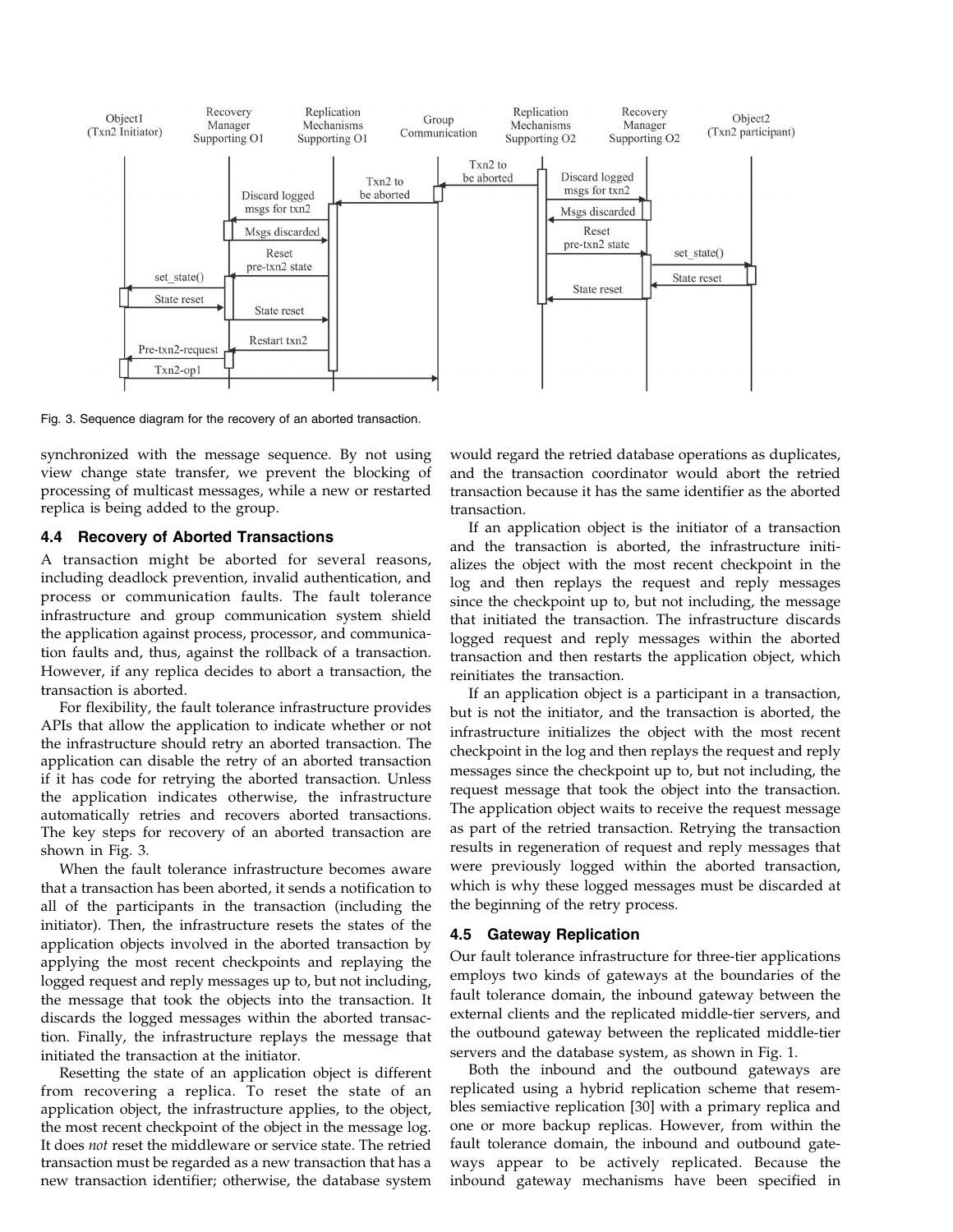

Fig. 4. Sequence diagram for normal operations of an outbound gateway.

the FT CORBA standard [25], we do not discuss them further in this paper.

Only the primary outbound gateway establishes TCP/IP connections with the database servers. However, both the primary and the backup outbound gateways receive messages generated by the replicated middle-tier servers and pass the messages from the database servers back to the replicated middle-tier servers.

The outbound gateway mechanisms reside in the same address space as the Totem group communication process. The connections from the application objects to the outbound gateway mechanisms are implemented using Unix sockets. Library interpositioning is used to capture the connection function calls and messages between a transactional process and the outbound gateway.

The primary outbound gateway does not write a request message for the database server to the TCP/IP connection immediately when it receives the message from the application. Instead, as shown in Fig. 4, it waits for acknowledgments of the request message from all of the backup gateways before sending its request message to the database server. This avoids the loss of messages if the primary outbound gateway fails and provides certainty for database updates equivalent to the certainty provided by safe delivery, without incurring the overhead of such a multicast for other messages.

The reply messages, including both GIOP and SQL/XA reply messages, are multicast to all of the outbound gateway replicas serving a replica group. The primary outbound gateway delivers reply messages only when the multicast group communication protocol has totally ordered them, as shown in Fig. 4. Because there is at most one outstanding request per connection, there is no ambiguity in matching a reply message from the database server with the corresponding request message. There is no need to know the wire protocol used by the database vendor.

When a middle-tier server processes multiple transactions concurrently, the database servers process multiple requests in an arbitrary unknown serialization order. This arbitrary order does not violate the strong replica

consistency guarantees of our fault tolerance infrastructure because each database server appears as a single entity to our infrastructure and each database request is submitted once only to the database server and is never repeated. If the infrastructure retries an aborted transaction, e.g., due to failure of the primary gateway, the retried transaction appears to the database server as a new transaction with a different XID. If we were to replicate the database servers, we would also need to be concerned with consistent ordering of transactions within the replicas of the database.

#### 4.6 Gateway Recovery

Modern commercial databases, such as Oracle 8i, allow a client of the database server (in our case, the primary outbound gateway) to reestablish a connection to the same or a different database server endpoint and continue the transaction when a fault occurs in the midst of a transaction. The database server matches such a reconnection with an ongoing transaction using the XID. It also uses a timeout mechanism, so that the database server can abort a transaction unilaterally, if a client fails (otherwise, the database server might wait forever for the client to reconnect).

If the database system does not support reconnection, all ongoing transactions, except for transactions that have been prepared, must be rolled back. Likewise, if the primary outbound gateway fails before the transaction has been prepared and the new primary gateway is not sure of the status of the transaction, the transaction must be rolled back. Continuing an ongoing transaction during the failover of a gateway might result in the database server's processing an invocation twice. The automatic transaction-retry mechanisms of our infrastructure transparently retry a rolled-back transaction to achieve rollforward recovery.

The group communication system multicasts messages, including transaction prepare and commit messages, and delivers them in total order to both the primary and the backup gateway replicas. Each gateway replica maintains a table of outstanding request messages. When it receives a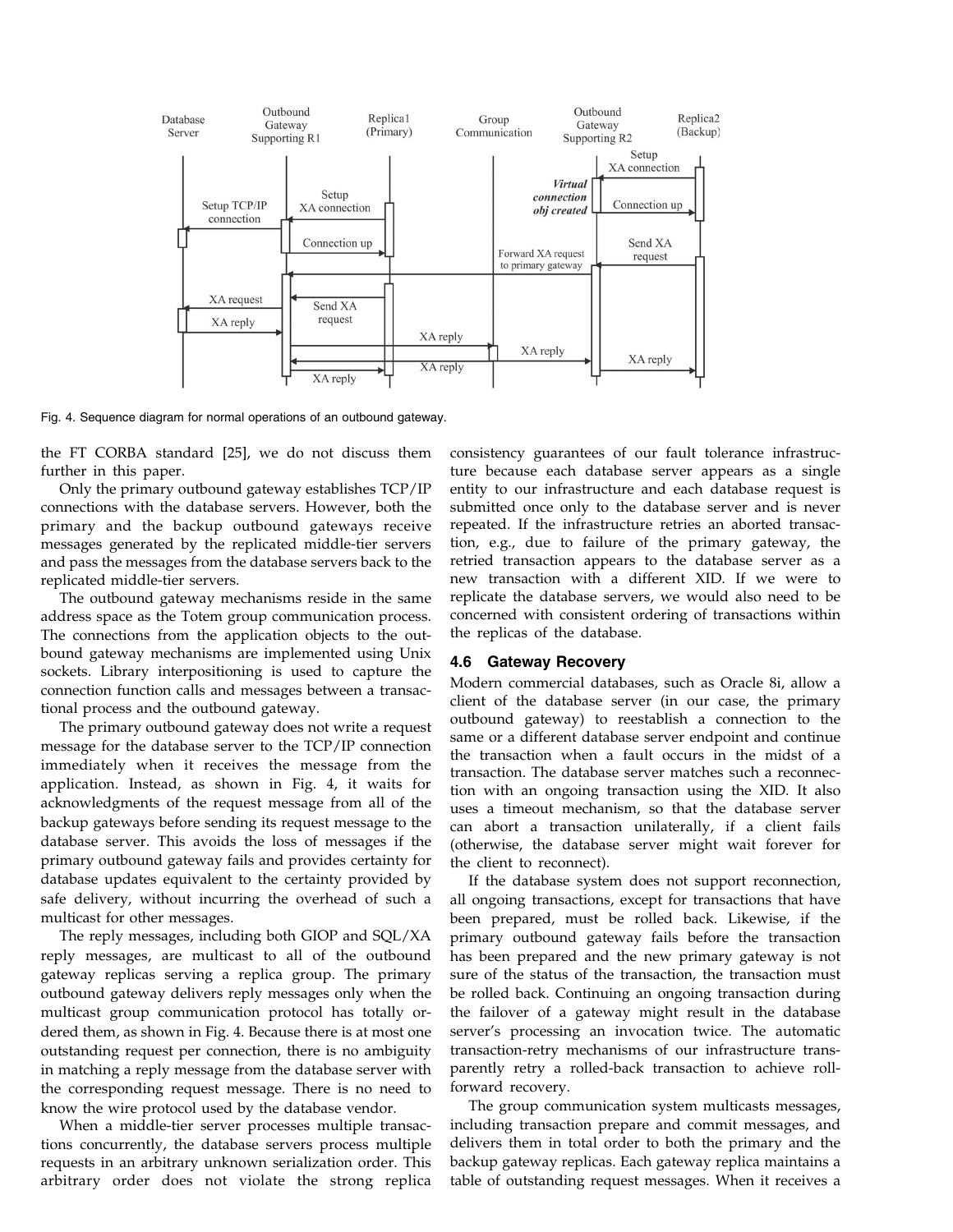

Fig. 5. A three-tier banking application running on top of our fault tolerance infrastructure.

reply corresponding to an outstanding request, it removes the request from its request table. If the primary gateway fails, a backup gateway uses its request table to achieve consistent recovery, as described below.

Note that the request table is necessary regardless of the type of delivery (agreed or safe) used for request messages because the reply messages originate at the database servers and are sent via point-to-point TCP/IP communications. It is possible that the primary gateway receives a reply message (and the underlying TCP/IP stack acknowledges the reception of the message to the node running the sending database server) and fails before it multicasts the reply message to all of the gateway replicas. Note also that, if the database server were capable of multicasting the reply messages or if the gateway were collocated with the database server, it could multicast them directly to the replicated middle-tier servers. Safe delivery could then be used to eliminate the uncertainty and to render the request table unnecessary.

On failure of the primary gateway, the group communication system forms a new membership and broadcasts a membership change message, from which a backup gateway can determine that the primary gateway failed. The backup gateway checks whether there are any requests in its request table. It regards such requests as uncertain outstanding requests.

For each uncertain outstanding request, the backup gateway contacts the infrastructure for the status of the transaction to which the request belongs. In some cases, the infrastructure might have to query the transaction coordinator to determine whether the transaction is in the prepared state, or to query an XA resource to determine whether the XA resource has been prepared. If the transaction has not been prepared and there is an uncertain outstanding request, the backup gateway notifies the infrastructure to abort the transaction (we assume that the database server supports reconnection). In the second phase of the 2PC protocol, an uncertain outstanding request does not cause the rollback of the current transaction because the commit notification to the database server is idempotent [26].

If the database server times out a connection while the infrastructure is failing over the outbound gateway, the database server aborts the transaction using the new connection if the transaction has not been prepared and propagates the abort decision to the application object in the middle tier. The infrastructure notices the abort, enables the automatic retry mechanism, and restarts the transaction. If the database server times out a connection and makes a heuristic decision to abort a prepared transaction, it is up to the application to resolve the conflict.

Note that the abort of an on-going transaction when the primary gateway fails is due to our assumption that we have no access to the database tier except for TCP/IP connections. Otherwise, the risk of loss of transactions due to failure of the primary gateway could be reduced by collocating the primary gateway with the database server.

A remaining issue to be resolved is how to avoid critical runs during recovery. For example, if the transaction coordinator is recovering very fast in the presence of very slow participants, the infrastructure might misread messages and, consequently, the system might not recover properly.

#### 5 IMPLEMENTATION AND PERFORMANCE

We have implemented a prototype of the fault tolerance infrastructure that unifies transactions and replication for three-tier enterprise applications. The prototype works with the ORBacus CORBA ORB and its OTS implementation [27] from Object Oriented Concepts, Inc. (now Iona). The Oracle 8i database management system is used as the XA resource manager. We ran our experiments on six Pentium III PCs over a 100 Mbit/sec local-area network. Each PC is equipped with a single 1GHz CPU and 256 MBbytes of RAM and runs the Mandrake Linux 7.2 operating system. Although it would be more desirable and realistic to deploy the clients and database servers on different networks, this more ideal setup is not yet attainable due to the limitations of our current testbed.

The three-tier banking application that we used in our experiments is shown in Fig. 5. A client invokes the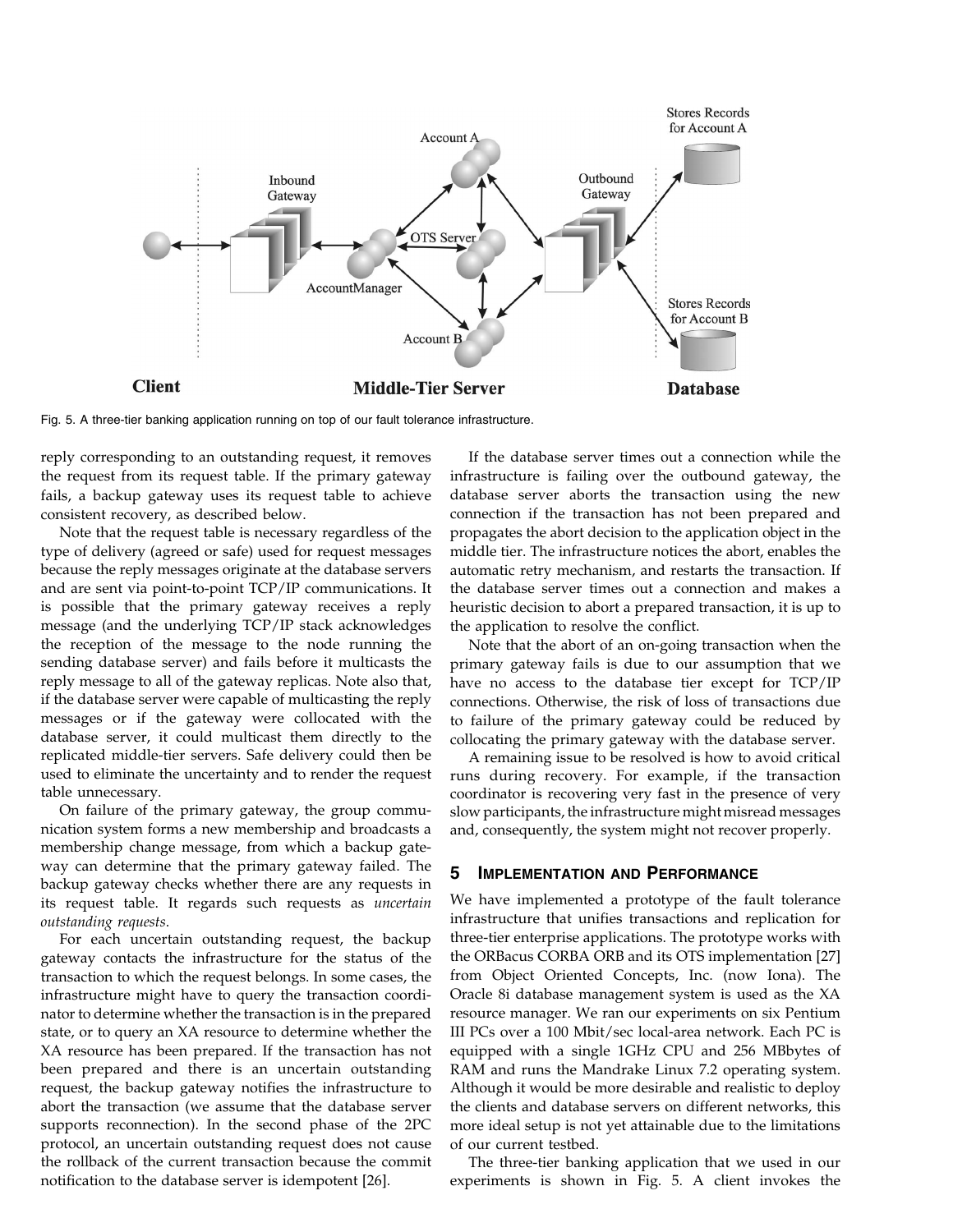

Fig. 6. Performance measurement results as a function of the number of concurrent clients, with and without replication. (a) Throughput of the middle-tier server. (b) Mean latency for transaction startup and business logic. (c) Mean latency for the two-phase commit protocol.

replicated middle-tier server for a fund transfer operation between two different accounts that are managed by two different database servers which update the tables in the corresponding databases. In the middle tier, there are four distinct server processes (groups) running: an account manager, two account servers, and the OTS server. The account manager accepts remote method invocations from clients, initiates a distributed transaction for each fund transfer request, contacts the two account servers for the fund transfer, and commits the transaction. Each distributed transaction involves one (read-only) query and one update between each middle-tier account server and its associated database server. For each run, each client initiates a total of 1,000 transactions; each transfer request follows completion of the prior request without any delay.

The middle-tier servers, including the OTS server, are three-way actively replicated on four of the six processors. Replicas of the same server (including the OTS server) are deployed on different processors (i.e., no two replicas of the same server are collocated on the same processor). Thus, there are three replicas of the different servers on each processor. Inevitably, some server replicas execute on the same processor as an OTS server replica. Up to eight unreplicated clients are evenly distributed (whenever possible) on the two remaining processors. Two Oracle database management systems also execute on these two processors.

For comparison purposes, we measured the performance when the middle-tier servers are not replicated. In this case, the account manager server, the two account servers, and the OTS server each run on a separate processor while the clients and the Oracle database servers run on the remaining two processors.

As shown in Fig. 6a, with replication, the overall system throughput, in transactions per second, is reduced by 10-20 percent over the unreplicated case. This minor reduction in throughput does not, however, reflect the true cost of our fault tolerance infrastructure in general. The overhead of our fault tolerance infrastructure is better

reflected in Fig. 6b, which considers the time for the middletier servers to start a new transaction and to carry out the fund transfer operation. The latency overhead of the fault tolerance infrastructure for the application business logic operations now increases from about 50 percent when the load is low to more than 100 percent when the load is high. The low system throughput overhead is due to the dominant cost of the two-phase commit operations, as can be seen from Fig. 6c.

To investigate the actual cost, we added a method to each middle-tier account manager to query (read-only) the new account balance from the database server and to return that balance to the account manager. For the sake of benchmarking, the account manager invokes this method multiple times on each account manager before committing a transaction. The results of this experiment are shown in Fig. 7, where a single client invokes the account manager for a fund transfer with different numbers of account-balanceread operations inserted by the account manager. As can be seen in the figure, when the number of such read-only operations is larger, the relative replication overhead for the end-to-end latency is correspondingly higher.

In summary, the overhead of the fault tolerance infrastructure is primarily due to: 1) communication cost, where



Fig. 7. Mean end-to-end latency in milliseconds, with and without replication, as a function of the number of read-only operations of the middle-tier server.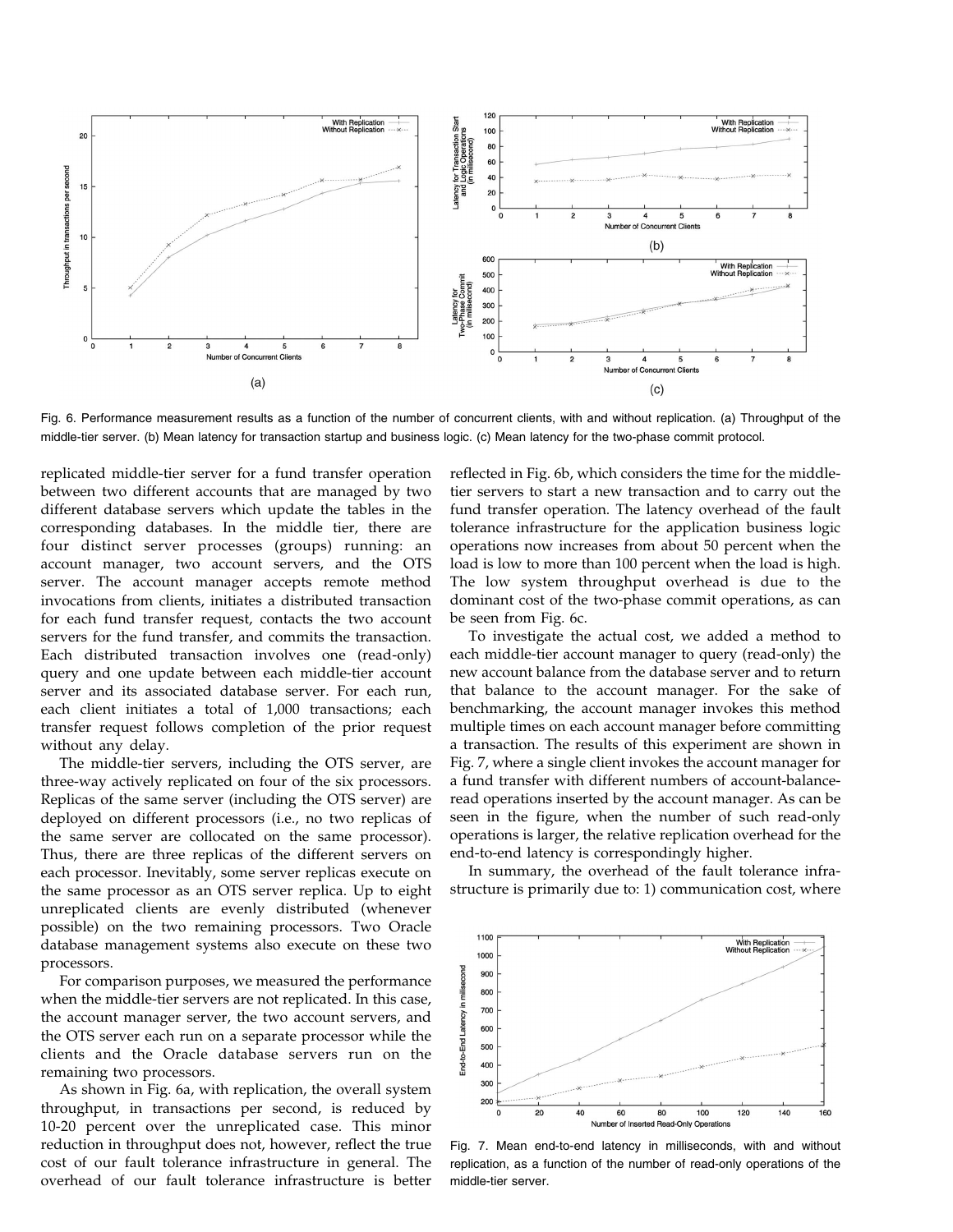a message is multicast by the group communication system and some of the messages are redirected through the gateways; 2) processing cost, where some of the CPU cycles are dedicated to token handling in Totem, duplicate detection and suppression, and message parsing and patching; and 3) loss of concurrency because of total ordering of messages and message scheduling to guarantee strong replica consistency. All three factors result in larger overheads when the load is higher.

In addition to the fault-free runtime performance, we measured the fault detection time and recovery time for our infrastructure. For a process crash fault, a Totem instance records a start time before it sends a kill signal to the process and an end time when it receives the notification regarding the lost socket event. The process crash fault detection time is the difference between the end time and the start time. On average, the process crash fault detection time is about 3 ms. The processor fault detection time depends on the timeout value used in Totem which, in turn, depends on the characteristics of the network. In our testbed, a 1 second timeout suffices and, therefore, the processor fault detection time is approximately 1 second.

The recovery time for a process replica includes the time for the replica to join the group membership, the time to retrieve the state of an existing replica, the state transfer time, and the time to inject the state into the new or restarted replica. In the best case, when there is no queueing involved in retrieving and restoring the application state, and no other process is competing with the replica for retrieving and restoring the application state, it takes about 100 ms to recover a replica with a state size of 100 kBytes. If the communication and/or computation loads are higher, the recovery time is correspondingly longer. The fault detection time is also longer under higher load.

## 6 RELATED WORK

Several researchers [7], [23], [31] have investigated object replication and fault tolerance for CORBA prior to the adoption of the Fault Tolerant CORBA standard [25]. Since then, other researchers [21], [24] have developed partial or complete implementations of Fault Tolerant CORBA that middle-tier servers might use. To the best of our knowledge, none of those researchers has implemented an infrastructure that unifies transactions and replication in three-tier architectures.

Frolund and Guerraoui [9], [10], [11] have pointed out the deficiencies of both the CORBA OTS and the FT CORBA standards. They have proposed an exactly once transactions (e-transactions) specification for three-tier architectures that integrates transactions and replication. They have also introduced a set of protocols as an implementation of their e-transactions specification. The e-transaction approach aims to combine replication with distributed transaction commitment and recovery to achieve higher availability and better performance.

In [8], Felber and Narasimham have presented a discussion of the issues involved in, and the benefits of, reconciling transactions and replication for CORBA applications. They have outlined a protocol for use, in transactional environments, that provides end-to-end reliability between the clients and the replicated servers. They have not provided any implementation details or performance measurements.

In [19], Little and Shrivastava have proposed a high availability solution for CORBA applications written in Java. Their system replicates the application objects to achieve forward progress and uses transactions to provide consistency. Their implementation is based on the CORBA OTS, but not on FT CORBA. In [20], they have further explored ways in which transactions and group communication can be used together. They conclude that process groups can be used with transaction processing for binding service replication, faster failover, and active replication.

JBoss is an open-source Java EJB/J2EE application server that has been extended with the JavaGroups group communication toolkit to provide session state replication and failover [2], [4]. JBoss uses an abstraction framework to isolate communication layers that resembles CORBA's pluggable protocols framework. Thus, like our infrastructure, it achieves transparency to the applications and other middleware. However, JBoss extended with JavaGroups does not address all of the difficult issues that our infrastructure addresses in unifying transactions and replication.

In [29], Patino-Martinez et al. have investigated the integration of transactions and group communication and have introduced the group transactions model, where a transactional server is a group of processes, and clients interact with the transactional server by multicasting requests to the group. Jimenez-Peris et al. [15] have described a nonblocking atomic commitment protocol that exploits replication to achieve the nonblocking property and that reduces the latency by employing optimistic techniques. Unlike our fault tolerance infrastructure, which can be plugged into the middleware transparently, their approaches require modification of the applications to use a particular programming and communication model, or use proprietary protocols that are difficult to integrate into existing middleware.

In [14], Jimenez-Peris et al. have investigated deterministic scheduling for transactional multithreaded replicas, using a special-purpose library, called Transactional Drago [28]. Jimenez-Peris and Patino-Martinez [17] have also presented techniques for deterministic scheduling and online recovery for transactional multithreaded replicas. In [3], Basile et al. have presented a deterministic scheduling algorithm for multithreaded replicas; their algorithm is based on preemption.

#### 7 CONCLUSIONS AND FUTURE WORK

We have described a fault tolerance architecture that unifies transactions and replication to achieve data consistency and high availability for enterprise applications. We have developed mechanisms that solve the transaction outcome nondeterminism problem, render the two-phase commit protocol nonblocking, and automatically retry aborted transactions. We have also developed replication mechanisms that guarantee strong replica consistency, not only during fault-free conditions, but also when adding a new or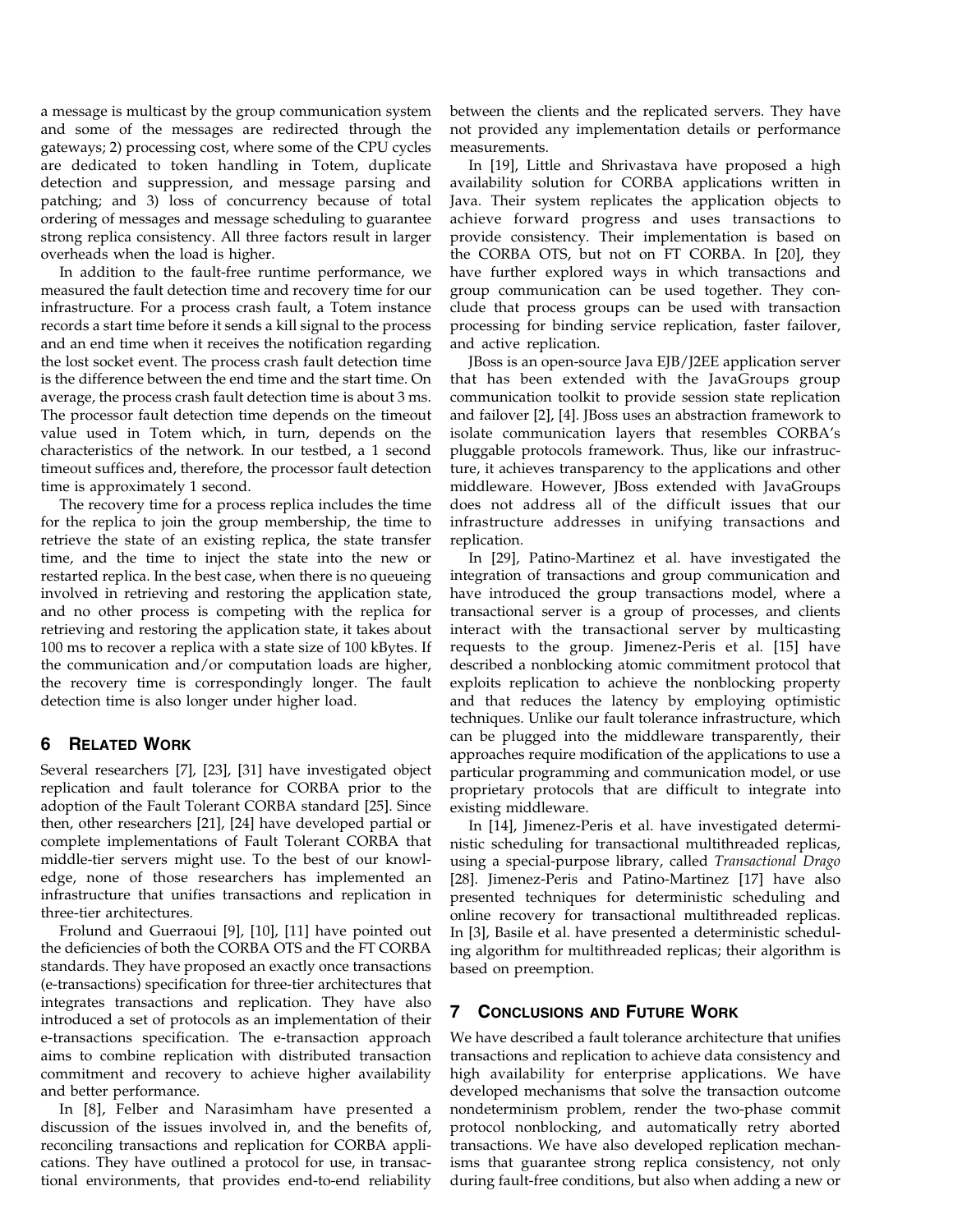restarted replica to a group. Based on these mechanisms, we have implemented a prototype infrastructure that works with CORBA middle-tier servers and Oracle database [12] J. Gray and A. Reuter, Transaction Processing: Concepts and servers running over the Linux operating system.<br>Te realize the videoproed use of transaction processing [13] R. Guerraoui, M. Larrea, and A. Schi

To realize the widespread use of transaction processing and fault tolerance technology to protect not only the data but also the transactions and business logic processing, a [14] R. Jimenez-Peris, M. Patino-Martinez, and S. Arevalo, "Determi-<br>number of other issues still remain to be addressed In istic Scheduling for Transactional Mult number of other issues still remain to be addressed. In particular, it would be desirable to integrate additional capabilities, such as scalability, load balancing, and security, into a three-tier architecture that provides high availability, data consistency, and fault tolerance. Moreover, developing an infrastructure that can support other distributed computing protocols and platforms, such as Web Services, would be desirable. Many of the techniques that we have developed in the context of CORBA are general and can be adapted to other protocols and platforms.

The authors would like to thank the associate editor, [19] M.C. Little and S.K. Shrivastava, "Implementing High Availability<br>Professor Andre Schiner and the reviewers for their CORBA Applications with Java," Proc. IEEE Wor Professor Andre Schiper, and the reviewers for their valuable comments, which have greatly improved this [20] M.C. Little and S.K. Shrivastava, "Integrating Group Commu-<br>paper. This paper expands on material that was pre-<br>pication with Transactions for Implementing Persisten paper. This paper expands on material that was previously published in the Proceedings of the IEEE 12th International Symposium on Software Reliability Engineering, Hong Kong, China, November 2001 [35] and the Proceedings of the IEEE 23rd International Conference on Distributed Computing Systems, Vienna, Austria, July 2002 [36]. This research was supported by DARPA/ONR pp. 54-63, Apr. 1996.<br>Contract N66001-00-1-8931 and MURI/AFOSR Contract [23] L.E. Moser, P.M. Me. Contract N66001-00-1-8931 and MURI/AFOSR Contract F49620-00-1-0330.

#### **REFERENCES**

- [1] Y. Amir and C. Tutu, "From Total Order to Database Replication," pp. 103-114, Mar. 2002.<br>*Proc. IEEE 22nd Int'l Conf. Distributed Computing Systems, pp.* 494- [25] Object Management Group, "Fault Tolerant CORBA (final Proc. IEEE 22nd Int'l Conf. Distributed Computing Systems, pp. 494-
- [2] B. Ban, "Design and Implementation of a Reliable Group Communication Toolkit for Java," Sept. 1998, http://www.cs.
- [3] C. Basile, K. Whisnant, and R. Iyer, "A Preemptive Deterministic Scheduling Algorithm for Multithreaded Replicas," Proc. IEEE Int'l Conf. Dependable Systems and Networks, pp. 149-158, 2000. June 2003.
- http://www.onjava.com/pub/a/onjava/2002/07/10/jboss.html.
- Reliable Distributed Systems," J. ACM, vol. 43, no. 2, pp. 225-267, 1996.
- W.R. Dieter and J.E. Lumpp, Jr., "A User-Level Checkpointing Library for POSIX Threads Programs," Proc. IEEE 29th Int'l Symp. Fault-Tolerant Computing Systems, pp. 224-227, June 1999.
- [7] P. Felber, R. Guerraoui, and A. Schiper, "The Implementation of a CORBA Object Group Service," Theory and Practice of Object Systems, vol. 4, no. 2, pp. 93-105, 1998.
- P. Felber and P. Narasimhan, "Reconciling Replication and Transactions for the End-to-End Reliability of CORBA Applications," Proc. Confederated Int'l Conf. CoopIS, DOA, and ODBASE 2002, Jan. 2002.
- [9] S. Frolund and R. Guerraoui, "CORBA Fault-Tolerance: Why It Does Not Add Up," Proc. IEEE Seventh Workshop Future Trends of Distributed Systems, pp. 229-234, Dec. 1999.
- [10] S. Frolund and R. Guerraoui, "Implementing E-Transactions with Int'l Conf. Management of Data, pp. 133-142, Apr.-May 1981. Asynchronous Replication," IEEE Trans. Parallel and Distributed [34] X/Open Company Ltd, Distributed Transaction, The Open Group, Feb. 1992. Systems, vol. 12, no. 2, pp. 133-146, Feb. 2001.
- [11] S. Frolund and R. Guerraoui, "E-Transactions: End-to-End Reliability for Three-Tier Architectures," IEEE Trans. Software Eng., vol. 28, no. 4, pp. 378-395, Apr. 2002.
- 
- R. Guerraoui, M. Larrea, and A. Schiper, "Reducing the Cost for Nonblocking in Atomic Commitment," Proc. IEEE 16th Int'l Conf. Distributed Computing Systems, pp. 692-697, May 1996.
- IEEE 19th Symp. Reliable Distributed Systems, pp. 164-173, Oct. 2000.
- [15] R. Jimenez-Peris, M. Patino-Martinez, G. Alonso, and S. Arevalo, "A Low-Latency Nonblocking Atomic Commit Service," Proc. IEEE 15th Int'l Conf. Distributed Computing, Oct. 2001.
- [16] R. Jimenez-Peris, M. Patino-Martinez, B. Kemme, and G. Alonso, "Improving the Scalability of Fault-Tolerant Database Clusters,"<br>Proc. IEEE 22nd Int'l Conf. Distributed Computing Systems, pp. 477-484, July 2002.
- [17] R. Jimenez-Peris and M. Patino-Martinez, "Deterministic Scheduling and Online Recovery for Replicated Multithreaded Transactional Servers," Proc. Workshop Dependable Middleware-Based Systems, Int'l Conf. Dependable Systems and Networks, June 2002.
- [18] F. Kuhns, C. O'Ryan, D.C. Schmidt, O. Othman, and J. Parsons, "The Design and Performance of a Pluggable Protocols Frame-ACKNOWLEDGMENTS work for Object Request Broker Middleware," Proc. IFIP Sixth Int'l Workshop Protocols for High-Speed Networks, pp. 81-98, Aug. 1999.
	- Applications, pp. 112-119, July 1999.
	- Objects," Advances in Distributed Systems, pp. 238-253, 1999.
	- C. Marchetti, M. Mecella, A. Virgillito, and R. Baldoni, "An Interoperable Replication Logic for CORBA Systems," Proc. Int'l<br>Symp. Distributed Objects and Applications, pp. 7-16, Sept. 2000.
	- [22] L.E. Moser, P.M. Melliar-Smith, D.A. Agarwal, R.K. Budhia, and C.A. Lingley-Papadopoulos, "Totem: A Fault-Tolerant Multicast Group Communication System," Comm. ACM, vol. 39, no. 4,
	- L.E. Moser, P.M. Melliar-Smith, and P. Narasimhan, "Consistent Object Replication in the Eternal System," Theory and Practice of Object Systems, vol. 4, no. 2, pp. 81-92, 1998.
	- [24] P. Narasimhan, L.E. Moser, and P.M. Melliar-Smith, "Strongly Consistent Replication and Recovery of Fault-Tolerant CORBA Applications," Computer System Science and Eng. J., vol. 17, no. 2, pp. 103-114, Mar. 2002.
	- 503, 2002.<br>B. Ban, "Design and Implementation of a Reliable Group ptc/2000-04-04, Apr. 2000.
	- Communication Toolkit for Java," Sept. 1998, http://www.cs. [26] Object Management Group, "Transaction Service Specification v1.2 (final draft)," OMG Technical Committee Document ptc/<br>2000-11-07, Jan. 2000.
		- [27] Object Oriented Concepts, "ORBacus OTS," 1.0 beta second ed.,
- [4] B. Burke and S. Labourey, "Clustering with JBoss 3.0," July 2002, [28] M. Patino-Martinez, R. Jimenez-Peris, and S. Arevalo, "Synchronizing Group Transactions with Rendezvous in a Distributed Ada<br>Environment," Proc. ACM Symp. Applied Computing, pp. 2-9, Feb. nttp://www.onjava.com/pub/a/onjava/2002/07/10/jboss.html. Environment," Proc. ACM Symp. Applied Computing, pp. 2-9, Feb.<br>[5] T.D. Chandra and S. Toueg, "Unreliable Failure Detectors for 1998. 1998.
	- [29] M. Patino-Martinez, R. Jimenez-Peris, and S. Arevalo, "Group Transactions: An Integrated Approach to Transactions and Group Communication," Concurrency in Dependable Systems, P. Ezhilchelvan and A. Romanovsky, eds., pp. 1-19, 2002.
	- [30] D. Powell, Delta-4: A Generic Architecture for Dependable Distributed Computing. Springer-Verlag, 1991.
	- [31] Y. Ren, D.E. Bakken, T. Courtney, M. Cukier, D.A. Karr, P. Rubel, C. Sabnis, W.H. Sanders, R.E. Schantz, and M. Seri, "AQuA: An Adaptive Architecture that Provides Dependable Distributed Objects," IEEE Trans. Computers, vol. 52, no. 1, pp. 31-50, Jan. 2003.
	- [32] A. Schiper and A. Sandoz, "Uniform Reliable Multicast in a Virtually Synchronous Environment," Proc. IEEE 13th Int'l Conf. Distributed Computing Systems, pp. 561-568, May 1993.
	- [33] D. Skeen, "Nonblocking Commit Protocols," Proc. ACM SIGMOD Int'l Conf. Management of Data, pp. 133-142, Apr.-May 1981.
	-